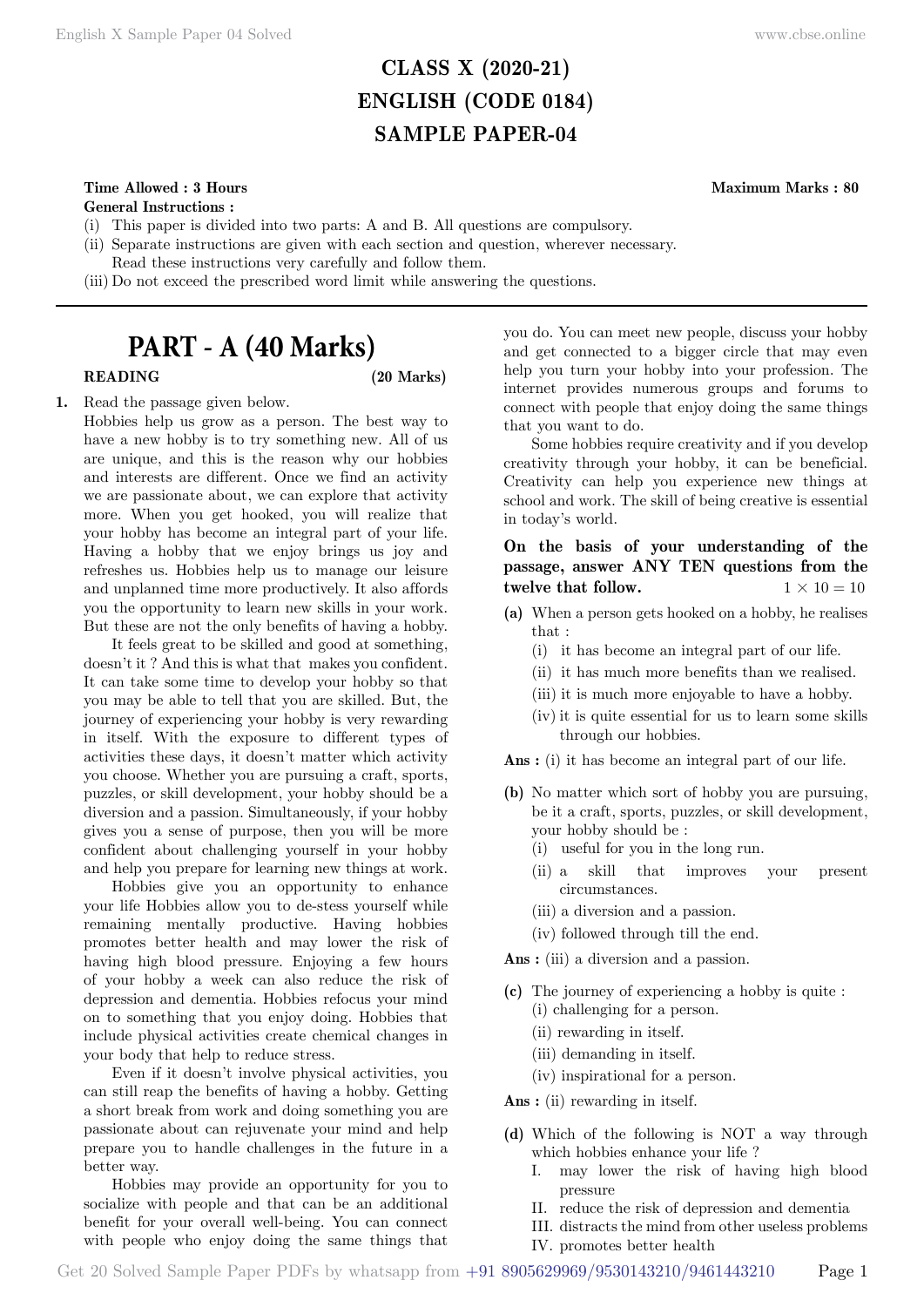V. reduces stress

| VI. manages the regular balanced exercise                                                                       |                          |
|-----------------------------------------------------------------------------------------------------------------|--------------------------|
| $(i)$ I, II, II and IV                                                                                          | $(ii)$ I, III, IV and VI |
| the contract of the contract of the contract of the contract of the contract of the contract of the contract of |                          |

(iii) I, II, IV and V (iv) I, III, V and VI

 **Ans :** (iii) I, II, IV and V

- **(e)** Getting a hobby means having a short break from work and doing something you are passionate about which can :
	- (i) give you a peace of mind from all the other problems of daily hectic life and make you feel refreshed.
	- (ii) help you enhance and improve your skills and push you forward on your path to success.
	- (iii) make you enjoy and appreciate your life much more as you are happy pursuing what you love.
	- (iv) rejuvenate your mind and help prepare you to handle challenges in the future in a better way.

 **Ans :** (iv) rejuvenate your mind and help prepare you to handle challenges in the future in a better way.

- **(f)** Choose an option that is NOT a benefit of having a hobby.
	- (i) Provides an opportunity for us to socialize with people.
	- (ii) Gives us an opportunity to enhance our life.
	- (iii) Help us to manage our planned time more beneficially.
	- (iv) Makes us more confident in ourselves.

Ans : (iii) Help us to manage our planned time more beneficially.

|               | $(g)$ The skill of being  is essential in today's |
|---------------|---------------------------------------------------|
| world.        |                                                   |
| (i) confident | (ii) creative                                     |

| (iii) socialable |  | (iv) opportunistic |
|------------------|--|--------------------|
|------------------|--|--------------------|

- **Ans :** (ii) creative
- **(h)** Choose an option that is clearly a synonym of the word 'hooked'.

| (i) opposed   | (ii) indifferent |
|---------------|------------------|
| (iii) willing | (iv) captivated  |

 **Ans :** (iv) captivated

- **(i)** Choose an option that can be considered as an appropriate title for the passage.
	- (i) The Importance of Having a Hobby
	- (ii) The Usage of Hobby
	- (iii) The Advantages and Disadvantages of Having a Hobby
	- (iv) The Correct Usage of Free Time- A Hobby

 **Ans :** (i) The Importance of Having a Hobby

- **(j)** Hobby provides you with an opportunity to socialise with people by making :
	- I. you get connected to a bigger circle that may even help you turn your hobby into your profession.
- II. you meet new people with whom you can discuss your hobby.
- III. you connect with people who enjoy doing the same things that you do.
- IV. you get together with people of your own age and profession.<br>I III and IV

| $(i)$ I, III and IV                 | $(ii)$ II, III and IV                                                                                                                                                                                                                                                                                                                                                                                                                                                                                                                                                                             |
|-------------------------------------|---------------------------------------------------------------------------------------------------------------------------------------------------------------------------------------------------------------------------------------------------------------------------------------------------------------------------------------------------------------------------------------------------------------------------------------------------------------------------------------------------------------------------------------------------------------------------------------------------|
| $\langle \cdots \rangle$ T TT 1 TTT | $\left\langle \cdot\right\rangle$ $\left\langle \cdot\right\rangle$ $\left\langle \cdot\right\rangle$ $\left\langle \cdot\right\rangle$ $\left\langle \cdot\right\rangle$ $\left\langle \cdot\right\rangle$ $\left\langle \cdot\right\rangle$ $\left\langle \cdot\right\rangle$ $\left\langle \cdot\right\rangle$ $\left\langle \cdot\right\rangle$ $\left\langle \cdot\right\rangle$ $\left\langle \cdot\right\rangle$ $\left\langle \cdot\right\rangle$ $\left\langle \cdot\right\rangle$ $\left\langle \cdot\right\rangle$ $\left\langle \cdot\right\rangle$ $\left\langle \cdot\right\rangle$ |

 $(iii)$  I, II and III  $(iv)$  I, II, III and IV

 **Ans :** (iii) I, II and III

- **(k)** Which of the following option is NOT similar in meaning to the word 'beneficial' ?
	- (i) advantageous (ii) favourable
	- (iii) rewarding (iv) worthless

 **Ans :** (iv) worthless

- **(l)** If your hobby gives you .......... , then you will be more confident about challenging yourself in your hobby and help you prepare for learning new things at work.
	- (i) confidence to move forward
	- (ii) a sense of purpose
	- (iii) a reason to develop yourself
	- (iv) skills that help you in your work

 **Ans :** (ii) a sense of purpose

**2.** Read the passage given below.

The ocean is one of the most unexplored parts of our planet, with a magnitude of undiscovered species and mysteries. It turns out from the studies conducted over the last few decades, this magnificent environment is under serious threat from human intervention, with plastics set to outnumber fish by 2050.

Marine life, as we know it, is suffering irreparable damage from the chemical pollution of the waters and the millions of tons of mismanaged waste dumped in the oceans each year. The result is a planetary crisis with over 100 million marine animal's lives get lost every year, and the decay of the ocean's ecosystem.

## **Shocking Ocean Pollution Statistics**

- 100 melon marine animals die each year from plastic waste alone.
- 100000 marine animal die from getting entangled in plastic yearly - this is just the creatures we find
- 1 in 3 marine mammal species get found entangled in litter, 12-14000 tons of plastic are ingested by North Pacific fish yearly.
- In the past 10 years, we've made more plastic than the last century. By 2050, the pollution of fish will be outnumbered by our dumped plastic.
- The largest trash site on the planet is the Great Pacific Garbage Patch, twice the surface area of Texas, it outnumbers sea life there 6 to 1.
- Chine is ranked  $#1$  for mismanaged waste and plastics. However, the US is in the top 20 with a more significant waste per person contributions.
- 300 Million tons of plastic gets created yearly, and this weighs the same as the entire human population, and 50% is single-use only.
- There are 5.25 trillion pieces of plastic waster estimated to be in our oceans. 269000 tons float, 4 billion microfibers per km2 dwell below the surface.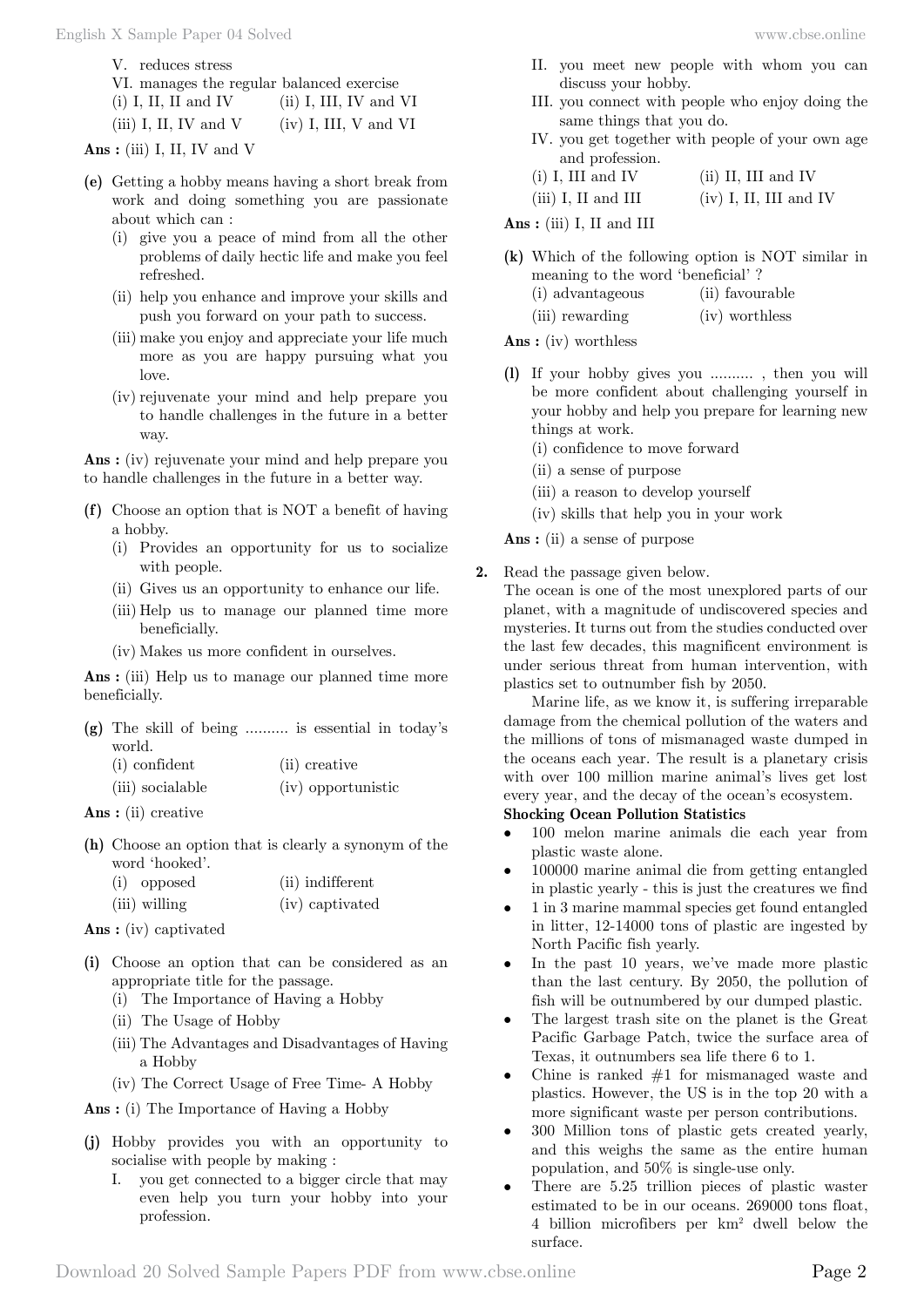- $70\%$  of our debris sinks into the oceans's ecosystem, 15% floats and 15% lands on our beaches.
- In terms of plastic, 8.3 million tons are discarded in the sea yearly. Of which, 236000 are ingestible microplastics that marine creatures mistake for food.
- Plastics take 500-1000 years to degrade; currently 79% is send to lands or the oceans, while only 9% is recycled, and 12% gets incinerated.
- 1950-1998 over 100 nuclear blast tests occurred in our oceans.
- 500 marine locations are now recorded as dead zones globally, currently the size of the United Kingdom's surface (245000 km2 )
- 80% of global marine pollution comes from agriculture runoff, untreated sewage, discharge of nutrients and pesticides.
- $90\%$  of the worldwide ocean debris comes from  $10$ rivers alone.

Almost 1,000 species of marine animals get impacted by ocean pollution, and we now have over 500 locations recorded as dead zones where marine life cannot exist. How did this happen, what is causing the most damage, find out everything above in the marine pollution statistics roundup.

The Great Pacific Garbage Patch is a floating island of debris, accumulated in the North Pacific Ocean by an extensive system of currents called gyres. It is built up from two other waste patches, the western garbage patch near Japan and the eastern garbage patch near America's west coast near California and Hawaii.

The North Pacific Subtropical Convergence Zone links the east and western garbage patches, acting as a highway for waste to move from one to the other. Because of this, a small item of debris dropped near California can travel across to Japan, then eventually get sucked up by these swirling garbage patch vortexes. The great pacific garbage patch size is quite shocking. These patches of trash are said to be twice the size of Texas and float on the surface but do drop several meters into the ocean in places, which makes the correct size challenging to measure. The world's largest garbage site is mainly made up of microplastics creating a vast cloud, with newer items of debris that haven't broken down as much floating around like chunks in a soup. The great pacific garbage patch effects on marine life are extremely significant.

On the basis of your understanding of the given passage, answer ANY TEN questions from the twelve that follow.  $1 \times 10 = 10$ 

**(a)** In the ocean what is set to outnumber the fish by the year 2050 ?

| (i) pollution     | (ii) plastics |
|-------------------|---------------|
| (iii) human waste | (iv) garbage  |

 **Ans :** (ii) plastics

- **(b)** Marine life is suffering from irreparable damage because of :
	- I. the millions of tons of mismanaged waste dumped in the oceans each year.
	- II. the rising global warming which is increasing the death rate of the ocean ecosystems.

| www.cbse.online |  |  |
|-----------------|--|--|
|                 |  |  |
|                 |  |  |
|                 |  |  |

|                   | III. the chemical pollution of the waters. |
|-------------------|--------------------------------------------|
| $(i)$ I and II    | $(ii)$ II and III                          |
| $(iii)$ I and III | $(iv)$ I, II and III                       |

 **Ans :** (iii) I and III

- **(c)** How many locations are recorded as dead zones where marine life cannot exist ?
	- (i) 400 (ii) 450 (iii) 500 (iv) 550

 **Ans :** (iii) 500

**(d)** The largest trash site on the planet, the Great Pacific Garbage Patch, is twice the size of which city ?

| (i) Arizona | (ii) Colorado |
|-------------|---------------|
| (iii) Texas | (iv) Florida  |

 **Ans :** (iii) Texas

- **(e)** Which country is ranked number one for mismanaged waste and plastics ?
	- (i) China (ii) USA
	- (iii) India (iv) France

 **Ans :** (i) China

- **(f)** Which of the following is NOT a place from where 80% of global marine pollution comes ?
	- (i) untreated sewage
	- (ii) agriculture run-off
	- (iii) discharge of nutrients and pesticide
	- (iv) factory waste disposal

 **Ans :** (iv) factory waste disposal

- **(g)** The western garbage patch, which is one of the waste patches that makes up the Great Pacific Garbage Patch, is near .......... . (i) California (ii) Japan
	-
	- (iii) Hawaii (iv) Malibu

 **Ans :** (ii) Japan

- **(h)** Because of what can a small item of debris dropped near California can travel across to Japan ?
	- (i) The North Pacific Subtropical Convergence Zone
	- (ii) The Great Pacific Garbage Patch
	- (iii) the gyres
	- (iv) the vortexes

 **Ans :** (i) The North Pacific Subtropical Convergence Zone

- **(i)** Choose an option that lists a statement that is NOT TRUE.
	- (i) 700 marine locations are now recorded as dead zones globally.
	- (ii) 70% of our debris sinks into the ocean's ecosystem, 15% floats, and 15 % lands on our beaches.
	- (iii) 100 million marine animals die each year from plastic waste alone.
	- (iv) 90% of the worldwide ocean debris comes from 10 rivers alone.

 **Ans :** (i) 700 marine locations are now recorded as dead zones globally.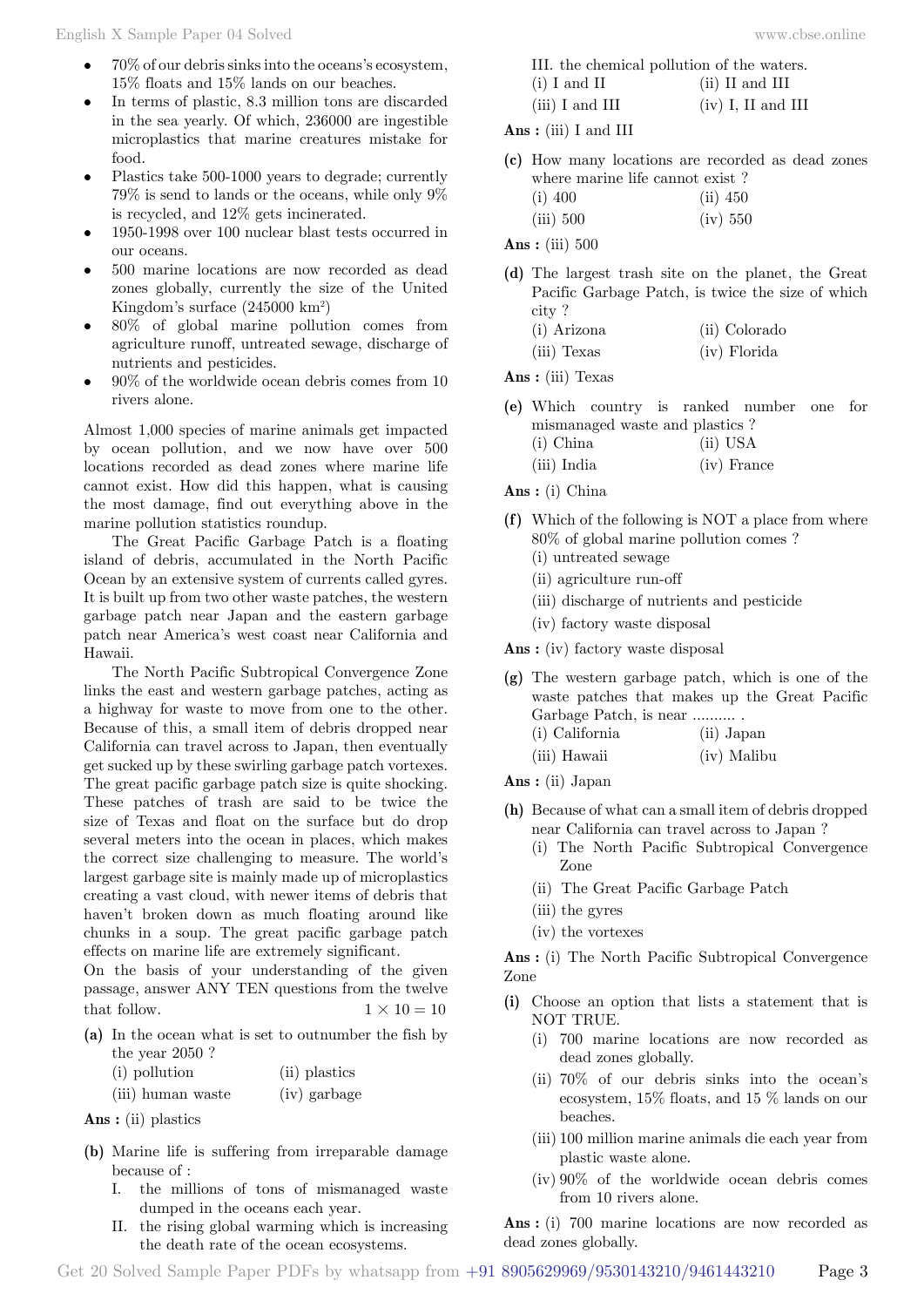(iii) gyres (iv) debris

 **Ans :** (iii) gyres

- **(k)** Choose an option that is a synonym of the word 'irreparable'.
	- (i) unrecoverable (ii) mendable (iii) cure (iv) replace

 **Ans :** (i) unrecoverable

**(l)** Which of the following is an antonym of the word 'unexplored' ?

| (i) undiscovered  | (ii) known      |
|-------------------|-----------------|
| (iii) unimportant | (iv) irrelevant |

 **Ans :** (ii) known

### **LITERATURE (10 Marks)**

- **3.** Read the extracts given below and attempt ANY ONE by answering the questions that follow.  $(5 \times 1 = 5)$ Inside the clouds, everything was suddenly black. It was impossible to see anything outside the aeroplane. The old aeroplane jumped and twisted in the air. I looked at the compass. I couldn't believe my eyes : the compass was turning round and round and round. It was dead. It would not work ! The other instruments were suddenly dead, too. I tried the radio.
	- **(a)** What was causing the plane to jump and twist in the air ?
		- (i) air pressure (ii) wind currents
		- (iii) black stormy clouds(iv) dead engine

 **Ans :** (iii) black stormy clouds

- **(b)** Why was the compass turning round and round ? (i) because it was dead
	- (ii) because it couldn't find any signal
	- (iii) because the plane was out of control
	- (iv) because there was a storm

 **Ans :** (i) because it was dead

- **(c)** The narrator couldn't see outside the aeroplane because :
	- (i) it was too bright to look outside.
	- (ii) he was too high in the clouds to see anything clearly.
	- (iii) everything was black inside the storm clouds.
	- (iv) there was too much lightening.

 **Ans :** (iii) everything was black inside the storm clouds.

**(d)** Choose an option that is a synonym of the word 'dead'.

| (i) barren     | (ii) broken-down |  |  |
|----------------|------------------|--|--|
| (iii) deserted | (iv) not useful  |  |  |

 **Ans :** (ii) broken-down

**(e)** Over which country was the pilot flying at this moment ? (i) Germany (ii) Spain

|  |  | (iii) United Kingdom |  | (iv) France |
|--|--|----------------------|--|-------------|
|--|--|----------------------|--|-------------|

### **Ans :** (iv) France

It was green, green everywhere. Rajvir had never seen so much greenery before. Then the soft green paddy fields gave way to tea-bushes.

It was a magnificent view. Against the backdrop of densely wooded hills a sea of tea bushes stretched as far as the eye could see. Dwarfing the tiny tea plants were tall sturdy shade-trees and amidst the orderly rows of bushes busily moved doll-like figures. In the distance was an ugly building with smoke billowing out of tall chimneys.

"Hey, a tea-garden !" Rajvir cried excitedly.

Pranjol, who had been born and brought up on a plantation, didn't share Rajvir's excitement.

- **(a)** Pranjol did not share Rajvir's excitement about the view outside because :
	- (i) he saw it too often.
	- (ii) there was nothing exciting outside actually.
	- (iii) he was born and brought up in that area.
	- (iv) he was more interested in the book he was reading.

Ans : (iii) he was born and brought up in that area.

- **(b)** Why has the building been called ugly ? (i) because it was an old building
	- (ii) because the construction was bad
	- (iii) because smoke was coming out of its tall chimneys
	- (iv) because it didn't have a good history

 **Ans :** (iii) because smoke was coming out of its tall chimneys

- **(c)** Why did Rajvir cry excitedly ?
	- (i) because he saw too much greenry
	- (ii) because he saw a tea-garden
	- (iii) because he saw a plantation
	- (iv) because he saw an ugly building

 **Ans :** (ii) because he saw a tea-garden

- **(d)** Which of the following options tells the meaning of the word 'billowing' ?
	- (i) aggressively shooting upwards
	- (ii) rolling outward
	- (iii) moving at a great speed
	- (iv) gathering at a place

 **Ans :** (ii) rolling outward

?

- **(e)** What has been called 'magnficent' in the extract
	- (i) the tall chimney throwing smoke into the air
	- (ii) the tea bushes covering a huge area
	- (iii) the hills surrounding the train
	- (iv) the green green view of Assam's tea gardens

 **Ans :** (iv) the green green view of Assam's tea gardens

**4.** Read the extracts given below and attempt ANY ONE by answering the questions that follow.  $(5 \times 1 = 5)$ 

Now the name of the little black kitten was Ink, And the little grey mouse, she called him Blink,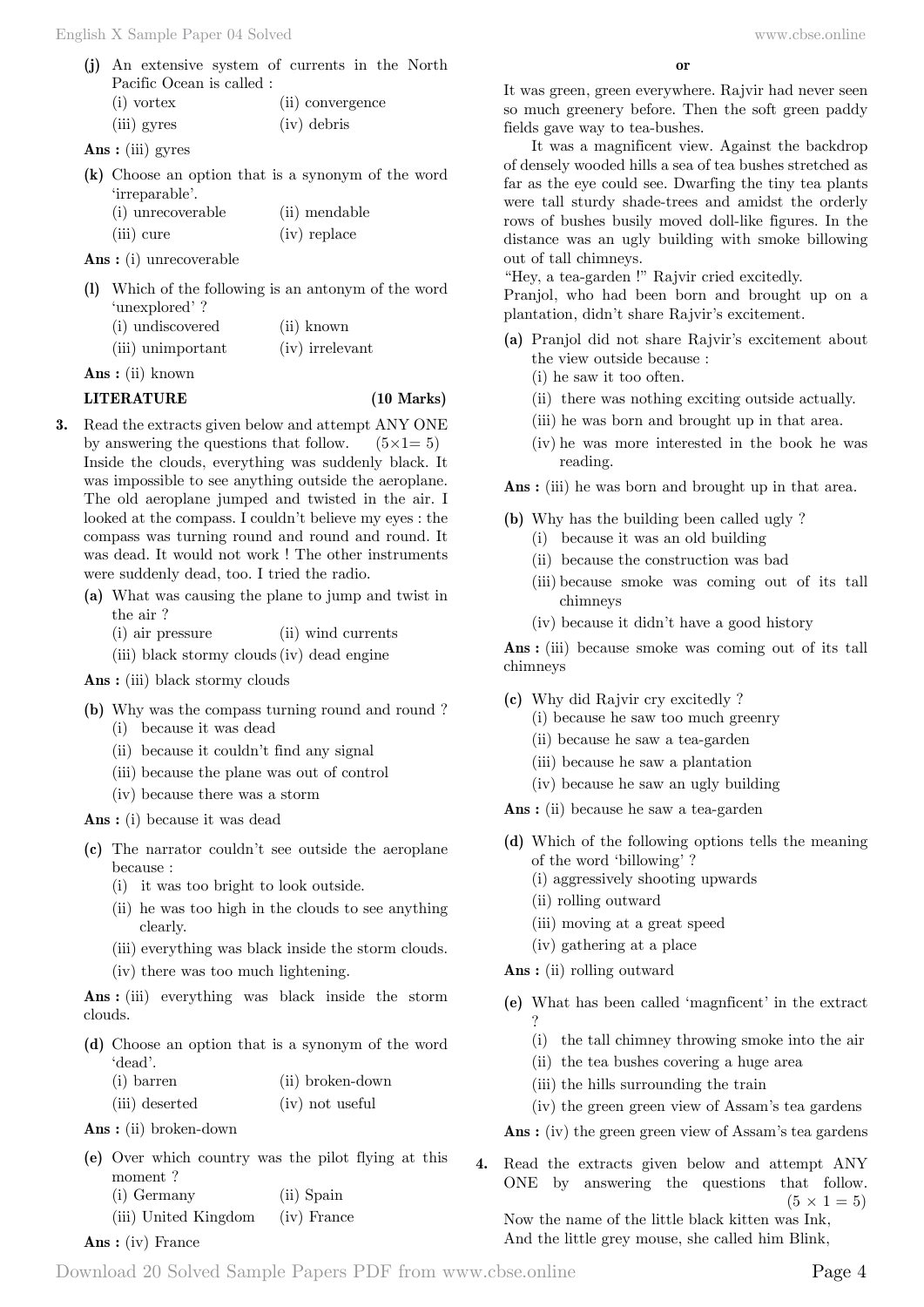And the little yellow dog was sharp as Mustard, But the dragon was a coward, and she called him Custard.

**(a)** Who is 'she' ?

| (i) Amanda  | (ii) Belinda |
|-------------|--------------|
| (iii) Wanda | $(iv)$ Peggy |

 **Ans :** (ii) Belinda

| (b) What was the little kitten called? |              |
|----------------------------------------|--------------|
| (i) Mustard                            | (ii) Blink   |
| $(iii)$ Ink                            | (iv) Custard |

 **Ans :** (iii) Ink

**(c)** What was the characteristic of the dragon ? (i) he was brave (ii) he was clumsy (iii) he was very wise (iv) he was a coward

 **Ans :** (iv) he was a coward

**(d)** The little dog was called Mustard because :

- (i) he was yellow in colour.
- (ii) he talked quite harshly.
- (iii) he was as yellow and sharp as mustard.
- (iv) he had a muddy colour and a muddy mood.

Ans : (iii) he was as yellow and sharp as mustard.

**(e)** Choose an option that is an antonym of the word 'coward'.

| (i) weakling    | (ii) scaredy cat |
|-----------------|------------------|
| (iii) aggressor | $(iv)$ master    |

 **Ans :** (iii) aggressor

 **o**

So they show their relations to me and I accept them, They bring me tokens of myself, they evince them plainly in their possession.

I wonder where they get those tokens,

Did I pass that way huge times ago and negligently drop them ?

| (a) Who does 'they' refer to ? |               |
|--------------------------------|---------------|
| (i) animals                    | $(ii)$ humans |
| (iii) nature                   | (iv) pets     |

 **Ans :** (i) animals

- **(b)** Choose an option that states the meaning of the word 'evince'.
	- (i) to reveal the presence of or to show
	- (ii) to think things over
	- (iii) to measure the value of something
	- (iv) to show the love and affection

 **Ans :** (i) to reveal the presence of or to show

|                                   | (c) Which figure of speech is used in 'wonder where'? |
|-----------------------------------|-------------------------------------------------------|
| (i) personification               | (ii) alliteration                                     |
| (iii) metaphor                    | (iv) anaphora                                         |
| $\mathbf{Ans:}$ (ii) alliteration |                                                       |

**(d)** Who is 'I' ?

| . . הייטוויין     |                    |
|-------------------|--------------------|
| (i) Ogden Nash    | (ii) Walt Whitman  |
| (iii) Robin Klein | (iv) Leslie Norris |
|                   |                    |

 **Ans :** (ii) Walt Whitman

**(e)** Choose an option that is NOT a synonym of the word 'negligently'. (i) carelessly (ii) indifferently (iii) poorly (iv) attentively

 **Ans :** (iv) attentively

### **GRAMMAR (10 Marks)**

**5.** Choose the correct options to fill in the blanks to complete the note.  $1 \times 3 = 3$ Few studies and inconsistent findings render uncertain whether using the Internet

(a)  $\dots \dots \dots$  . On the one hand, time (b)  $\dots \dots \dots$ including participating in social activities and communicating with family and friends. On the other hand, the Internet facilitates communication with geographically distant family and friends, and (c) .......... frequently with those nearby.

- **(a)** (i) is having any influence on children's social outcomes
	- (ii) has any influence on children's social outcomes
	- (iii) had any influence on children's social outcomes
	- (iv) have any influence on children's social outcomes
- **(b)** (i) spend online is time not spend elsewhere
	- (ii) is spending online is time not spent elsewhere
	- (iii) spending online is time not spend elsewhere
	- (iv) spent online is time not spent elsewhere
- **(c)** (i) makes it easier to communicate
	- (ii) made it easier to communicate
	- (iii) is making it easier to communicate
	- (iv) will make it easier to communicate

### **Ans :**

- (a) (ii) has any influence on children's social outcomes
- (b) (iv) spent online is time not spent elsewhere
- (c) (i) makes it easier to communicate
- **6.** Choose the correct options to fill in the blanks to complete the narration.  $3 \times 1 = 3$

| Wilma | : Can I have a small packet of goat<br>cheese? |
|-------|------------------------------------------------|
|       | Storekeeper : Sorry, I have only big packets.  |
| Wilma | : When will it be available?                   |
|       | Storekeeper : I can give it to you tomorrow.   |
| Wilma | : Thank you, then I will get it<br>tomorrow.   |
|       | Wilma asked the store keeper (a)  The          |

storekeeper said that he only had big packets of goat cheese. Wilma wanted to know (b) ........... The storekeeper said (c) .......... . Wilma thanked him and said that she would get it tomorrow.

- **(a)** (i) if he had a small packet of goat cheese
	- (ii) if he has a small packet of goat cheese
		- (iii) if he is having a small packet of goat cheese
		- (iv) if he did have a small packet of goat cheese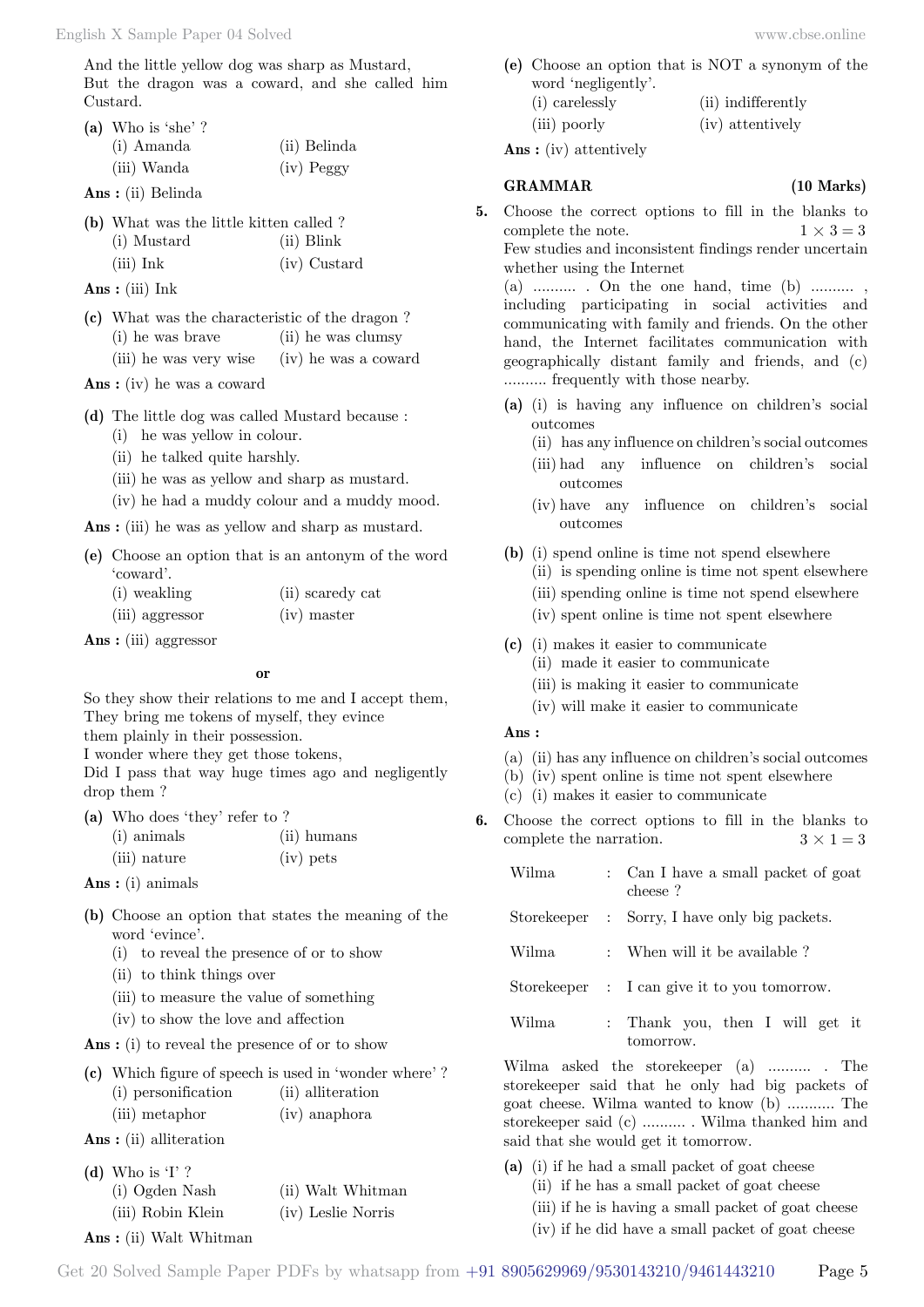- (ii) that when should it be available
- (iii) that when would it be available
- (iv) that when shall it be available
- **(c)** (i) that she would get it tomorrow
	- (ii) that she could get it tomorrow
	- (iii) that she will get it tomorrow
	- (iv) that she can get it tomorrow

 **Ans :**

- (a) (i) if he had a small packet of goat cheese
- (b) (iii) that when would it be available
- (c) (ii) that she could get it tomorrow
- **7.** Fill in the blanks by choosing the correct options for ANY FOUR of the six sentences given below.

 $4 \times 1 = 4$ 

**(a)** Kane was just a student when his father .......... in a car accident.<br> $\lim_{(1, 1) \to \infty}$ 

| $(i)$ dies      | (ii) died   |  |
|-----------------|-------------|--|
| (iii) was dying | $(iv)$ dead |  |

 **Ans :** (ii) died

**(b)** Unfortunately, I haven't got .......... time to pick you up. (i) few (ii) no

| (iii) much | $(iv)$ little |
|------------|---------------|
|            |               |

 **Ans :** (iii) much

**(c)** Can you pass me .......... water bottle please ?  $(i)$  a  $(iii)$  the (iii) some (iv) an

 **Ans :** (ii) the

- **(d)** They can buy these necessities at .......... convenience store. (i) any (ii) some (iii) many (iv) one
- **Ans :** (i) any
- **(e)** I'm sorry the house is not available any longer. It .......... to a millionaire. (i) was being sold (ii) will be sold
	- (iii) is sold (iv) has been sold

 **Ans :** (iv) has been sold

- **(f)** Michelle .......... her mother in the restaurant until school starts. (i) is helping (ii) helped
	- (iii) was helping (iv) has helped

 **Ans :** (iii) was helping

# **PART-B (40 Marks)**

# **WRITING**  $2 \times 5 = 10$

**8.** Attempt ANY ONE of the following in 100-120 words. 5 You are Arihant/Ananya of Ashok Vihar. Write a letter of complaint to Cabinet World regarding the faulty cabinet that they have sold to you. Invent the necessary details on your own.  **Ans :**

4, Ashok Vihar, Phase I New Delhi 19th May, 20.... The Manager Cabinet World Delhi

**Subject :** Complaint about faulty television cabinet purchased at Cabinet World

Sir,

I am unhappy with the quality of a television cabinet I bought from your shop on 5th May and I am writing to seek a replacement.

The cabinet doors do not open and shut properly, and the stain on the cabinet is uneven, with one half darker than the other. The cabinet was delivered on 15th May and I noticed this problem as soon as I unpacked it from the box.

The cabinet is not of acceptable quality and does not match the sample cabinet I was shown in the store. I would like you to replace it with one of the same quality and finish as the sample, and arrange for return of the faulty cabinet at no additional cost.

I have attached a photocopy of my receipt as a proof of purchase. I would like to have this problem fixed as early as possible. If I do not hear from you within 10 days, I will have to lodge a formal complaint with Consumer Affairs in my state. You can contact me on 1234 5678 to discuss this matter further.

Looking forward to your cooperation.

Yours sincerely

Arihant/Ananya

 **o**

You are Mohammad Ali/Sahiba Ali, residing in 1545, Kirti Nagar, New Delhi. Write a letter to the Deputy Commissioner of Police, drawing his attention to the deteriorating law and order situation in the city.

 **Ans :**

1545, Kirti Nagar New Delhi 5th January, 20.. The Deputy Commissioner of Police Delhi

**Subject :** Deteriorating law and order situation in the city

Sir/Ma' am,

Through this letter, I wish to bring your kind attention towards the deteriorating law and order situation in the city. Many incidents of daylight thefts and killings have been reported during the recent days. Incidents of chain snatching, kidnapping, rape and murder are also on the rise these days. It seems everybody is unsafe, whether it is a person walking on the street or a person at home.

Everyone is susceptible to fall prey to the evil intentions of the antisocial elements in the society. There is no peace, and disquiet has become a norm. Even terrorists are seen wandering fearlessly in broad daylight.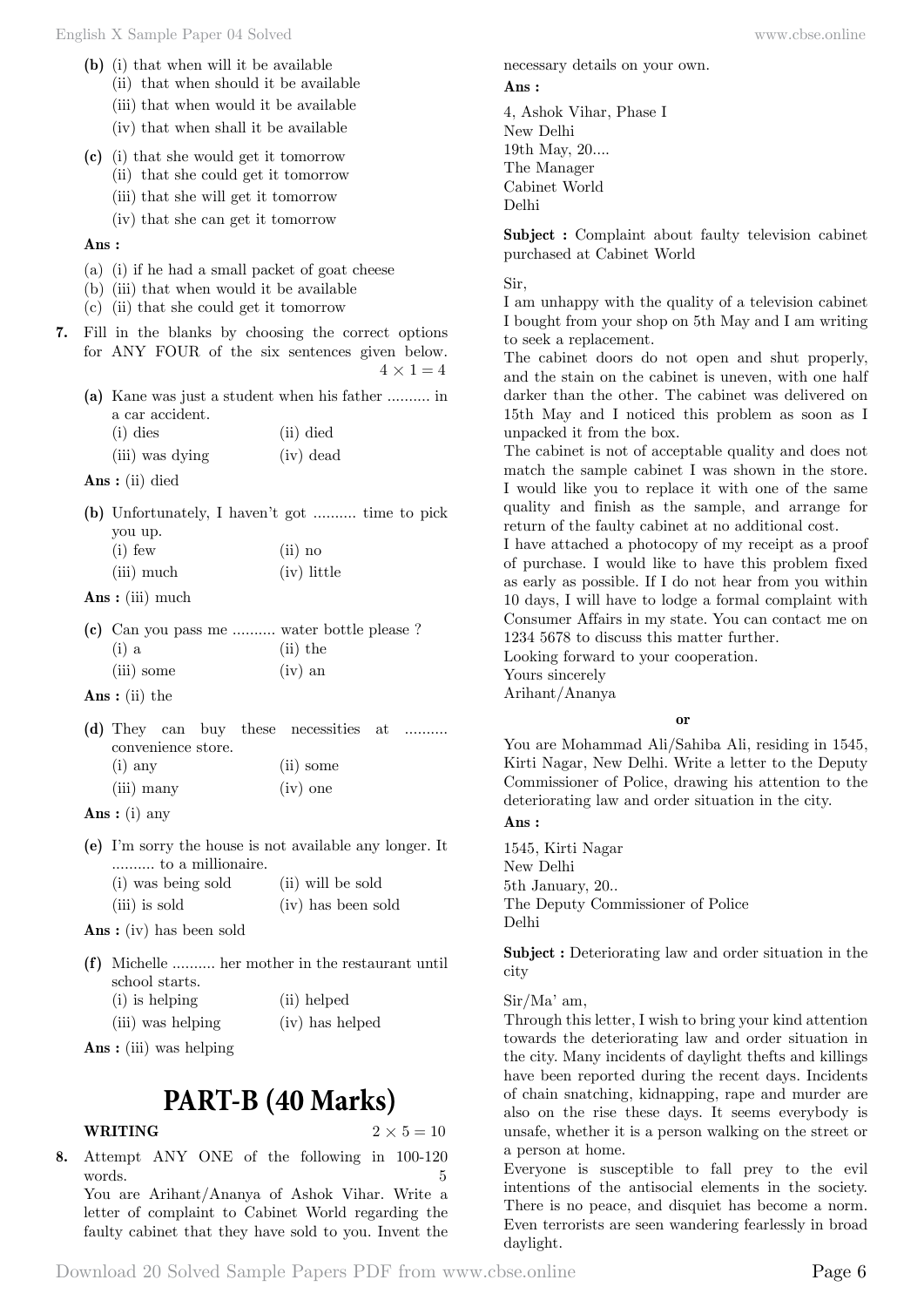None of these criminals have been arrested so far. If arrested, many of them go scot-free, those not arrested, are seen roaming freely on roads. It seems there is no law and order to control this kind of incidents. It is time that laws are applied more effectively to curb the menace. I request you to look into this matter and take necessary action immediately to enable the residents to live in peace. Thanking you

Yours sincerely Mohammad Ali/Sahiba Ali

**9.** Attempt ANY ONE of the following in 100-120 words. (5 Marks) The following line graph shows the average monthly temperatures in three major cities. Write an analytical paragraph on the basis of the line graph reporting the important information and making comparisons where relevant.



### **Ans :**

### **Monthly Average Temperature of Three Cities**

The line graph shows the monthly average temperature of three major cities- Paris, Dubai and Sydney throughout a year.

As the graph illustrates, in January the temperature in Paris is just below 5 degree Celsius making it the coldest month of the year. As for Dubai, it has a temperature of just below 20 degree Celsius and is the coldest month of the year. Meanwhile, Sydney has a temperature of just below 25 degree Celsius in January, which remarkably is the hottest month of the year of this city.

Now, the temperature of Paris slowly increases over the year and reaches as high as 20 degree Celsius in the month of July and August. At the same time, the temperature of Dubai is also on the rise, reaching just above 35 degree Celsius in the month of August. In contrast, the temperature of Sydney keeps on falling over the year till it reaches as low as 13 degree Celsius in July, making it the coldest month of the year of this city.

In the latter half of the year, we notice that the temperature of Paris and Dubai is on the fall, while the temperature of Sydney is on the increase. From August, the temperature of Paris keeps on falling till it reaches 5 degree Celsius in December. At the same time, the temperature of Dubai also keeps falling till it reaches around 22 degree Celsius in December. On the other hand, the temperature of Sydney is on a rise in the latter half of the year. From July, we see a steady increase in temperature till it reaches 23 degree Celsius in December.

Overall, we can conclude that the line graph shows that Paris is the coldest city and Dubai is the hottest city among the three. As for Sydney, it maintains a moderate temperature throughout the year.

 **o**

The following pie charts show the percentage of students taking admission in different faculties of XYZ University over a certain period of time. Write an analytical paragraph on your understanding of the given data.



## **Ans :**

**Changes in the Percentage of Student Admission** The given pie charts compare the changes seen in the year 2015 and 2019 in the percentage of students taking admission in the major faculties of Arts, Science and Medicine, Business Studies and Law in XYZ University.

According to the data, the percentage of students taking admission in the Arts faculty have steadily increased from 21% in the year 2015 to 27% in the year 2019. In contrast, the percentage of students taking admission in the faculty of Science and Medicine has drastically decreased from 32% in the year 2015 to 21% in the year 2019. In the case of faculty of Business Studies, there has been a significant increase in the number of students taking admission. From 29% admission in 2015, the numbers have increased to 35% in 2019. On the other hand, the faculty of Law has seen only a minute decrease from 18% in 2015 to 17% in 2019.

In conclusion, in the year 2019 the students seem to be more inclined to take admission in the faculties of Business Studies and Arts in comparison to 2015 when Science and Medicine had seemed to gather more students. Meanwhile, faculty of Law seems to have had very little changes in student admission.

# **LITERATURE (30 Marks)**

- **10.** Answer ANY TWO questions in 20-30 words each, from (A) and (B) respectively.  $2 \times 4 = 8$ **(A)** (any two)  $2 \times 2 = 4$ 
	- **(i)** What does Chubukov at first suspect Lomov had come to his house for ?

## **Ans :**

Seeing Lomov in an evening dress at his house, Chubukov at first thought that Lomov had come to borrow some money from him. In his mind Chubukov had decided not to lend him any money, but still he talked quite politely to him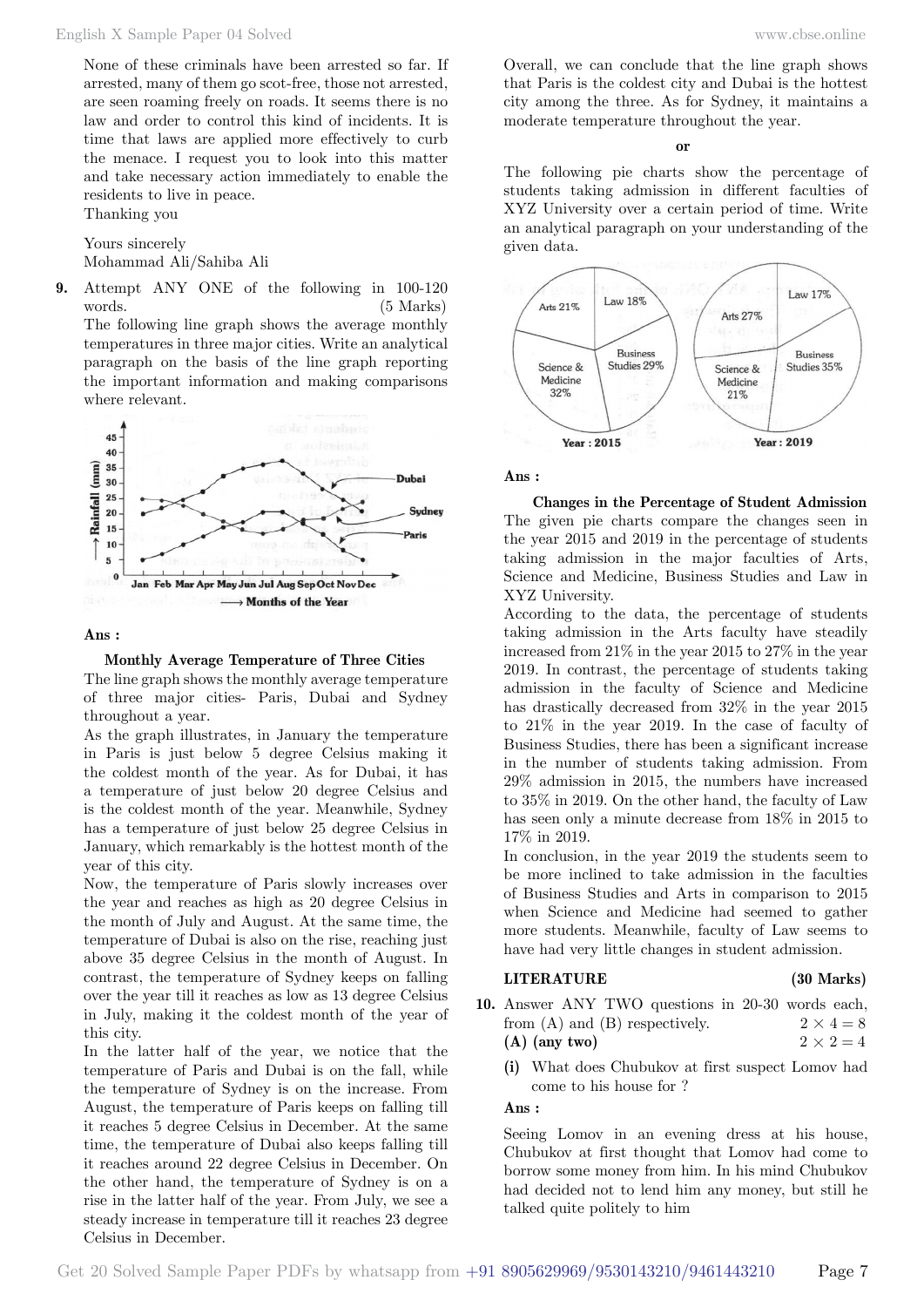English X Sample Paper 04 Solved [www.cbse.online](http://www.cbse.online) 

**(ii)** How did Valli manage to leave her house ?  **Ans :**

Everyday after lunch Valli's mother would take a nap from one to four or so. Valli usually used this time to indulge in her excursions as she stood looking from the doorway of her house or venturing out into the village. She used the same hours for her first excursion outside the village.

**(iii)** Why was the pilot of the Dakota frightened once again while following the other plane ?

# **Ans :**

After the pilot of the black plane waved at him, indicating that he should follow him, the pilot of the Dakota did exactly so. But after following the other plane for half an hour, he found that there was fuel in his plane for only five or ten minutes more. At that moment, he became frightened once again.

**(B)** (any two)  $2 \times 2 = 4$ 

**(i)** What did Anil offer to teach Hari Singh ?

 **Ans :**

Anil told Hari Singh, the thief, that he would teach him how to cook. Anil also offered to teach him how to write his name, whole sentences and even how to add numbers.

**(ii)** In the end how did Bholi console her father ?

 **Ans :**

Bholi consoled her father by telling him that even if she did not get married, she would take care of her parents in their old age. She also mentioned that she would teach in the same school where she had learned so much.

**(iii)** How did Griffin escape from the London store ?  **Ans :**

Griffin did not wake up on time and was caught by the two assistants of the store. They chased after him and the only solution Griffin could think of was to become invisible. So, he took off all of his new found clothes and become invisible and thus escaped.

- **11.** Answer ANY TWO questions in 40-50 words each, from (A) and (B) respectively.  $3 \times 4 = 12$ **(A)** (any two)  $3 \times 2 = 6$ 
	- **(i)** Who are Pranjol and Rajvir ? Where were they going ?

# **Ans :**

Pranjol was a youngster from Assam, while Rajvir was Pranjol's classmate at a school in Delhi. Pranjol's father was the manager of a tea-garden in upper Assam and Pranjol had invited Rajvir to visit his home during their summer vacation. Therefore, they were going to Assam.

**(ii)** What was the peculiarity of the corner of the room where Wanda used to sit ?

 **Ans :**

In the corner that Wanda usually used to sit in was occupied by the rough boys who did not get good marks, and where one could hear the most noisy, dragging movements of the feet on the ground. From

this corner, one could hear the most roars of laughter when anything funny was said and it even had the most mud and dirt on the floor.

**(iii)**'Money is external.' What does the poet John Berryman mean by these words ?

# **Ans :**

Money is external. It cannot be used to replace everything. Money cannot buy happiness. It cannot buy memories. We must learn to be responsible and take care of our possessions. The things we possess have memories attached to them, hence they must be taken care of. Money cannot replace everything because it cannot compensate for the sense of loss suffered by a person. **(B)** (any two)  $3 \times 2 = 6$ 

**(i)** What reasons does Griffin give to Mrs. Hall for coming to Iping ?

# **Ans :**

Griffin remained secluded in the village of Iping. He did not speak and mix with anybody in the village. He told Mrs. Hall that he wanted solitude and did not wish to be disturbed in his work. He further added that an accident had affected his face so he should just be left alone.

**(ii)** 'If the theory proves correct, it will be a big step towards understanding the processes of life.' What is the theory and who proposed it ?

# **Ans :**

Richard Ebright's new theory was about cell life. It came to him while he was looking at X-ray photos of the chemical structure of a hormone. The photos gave him an answer as to how the cell can 'read' the blueprint of its DNA. DNA is the substance in the nucleus of a cell that controls heredity. It determines the form and function of the cell. Thus, DNA is the blueprint for life. Ebright proposed this theory with the help of his roommate James R. Wong.

**(iii)** What happened at the ball ? Was Matilda's dream fulfilled ?

 **Ans :**

At the ball, Matilda was drunk with pleasure and filled with joy. She danced joyfully and excitedly. Fascinated with her charm and beauty, all the men wanted to be introduced to her. The officials of the ministry even desired to dance with her. She danced with passion and forgot everything in the victory of her glory.

**12.** Answer ANY ONE of the following in 100-120 words. (5 marks)

According to Nelson Mandela, every man in life has twin obligations. What are these obligations ? Do you agree with Nelson Mandela's opinion about the 'twin obligations' ?

# **Ans :**

Nelson Mandela believed that in life, every man had twin obligations. These were obligations to his family, to his parents, to his wife and children, and his obligation to his people, his community and his country. He said that in a civil and humane society,